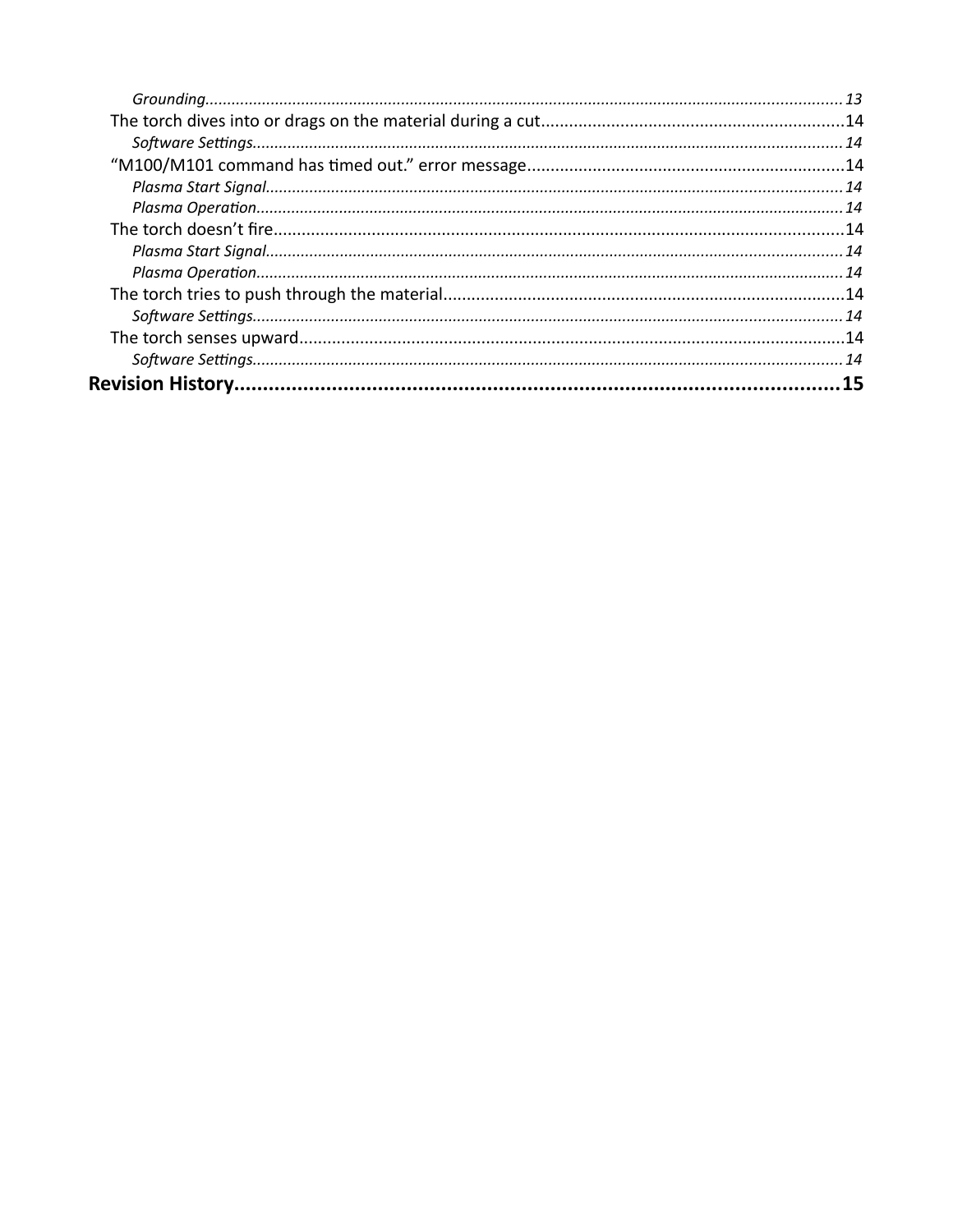# <span id="page-3-2"></span>**Getting Started**

# <span id="page-3-1"></span>*About This Manual*

CNC is a unique application involving hardware and software. We recommend that you read all of these instructions before using the product.



**Since automated machining is potentially dangerous, please take the time to completely read through this manual and the software User's Guide to understand the operation of the electronics, software and machine before cutting a part.**

<span id="page-3-0"></span>*Turning Off the Controller*



**Always turn off the CNC Controller when it is not in use.**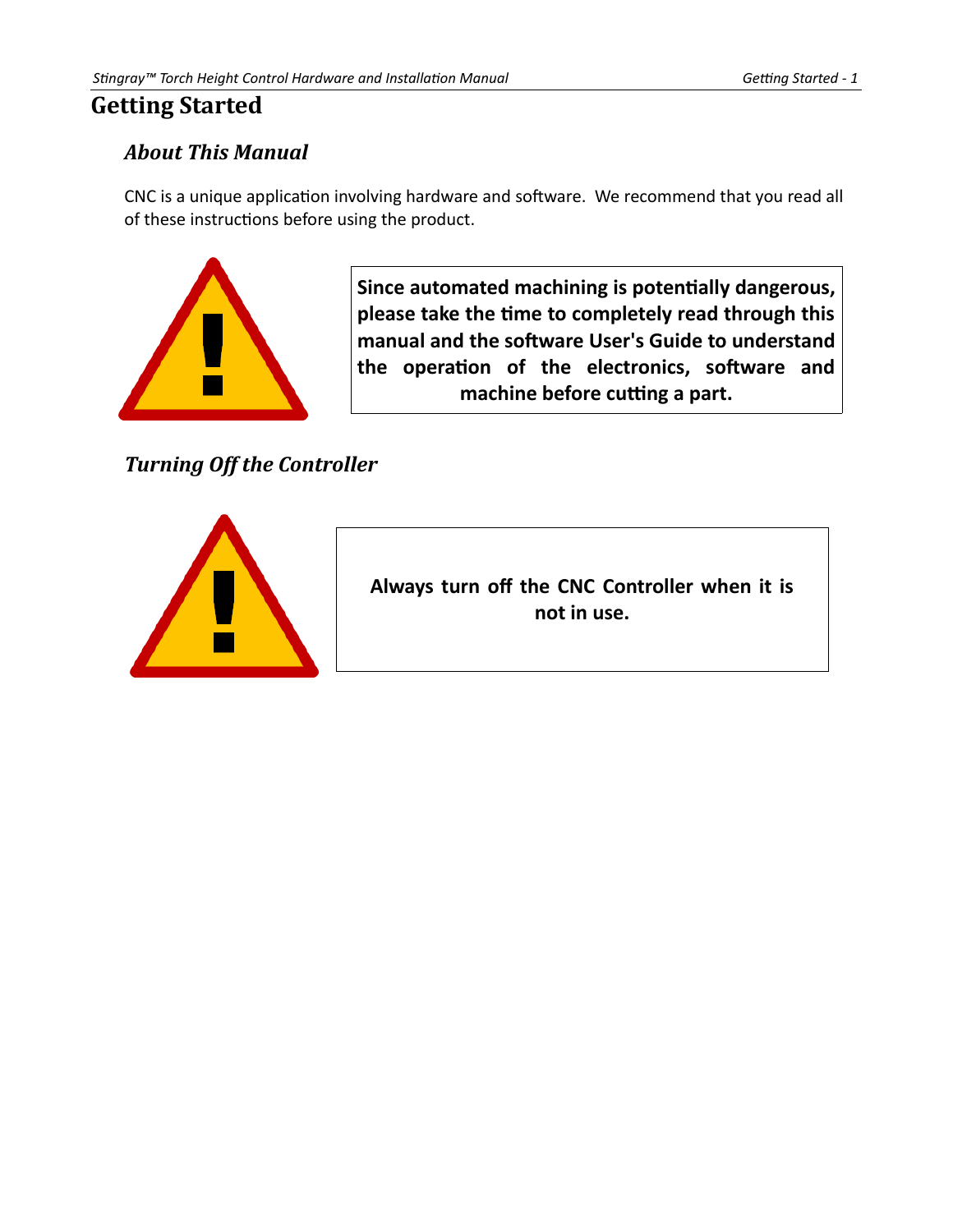## <span id="page-4-0"></span>*Safety and Usage Guidelines*



**When running an automated machine tool, safety is of the utmost importance. For proper and safe use of the CNC program and your CNC machine, the following safety guidelines must be followed:** 

- **1. Never let the machine tool run unattended.**
- **2. Require any person in the same room as a running machine tool to wear safety goggles and to stay a safe distance from the machine.**
- **3. Allow only trained operators to run the machine tool. Any operator must have:**
	- **Knowledge of machine tool operation.**
	- **Knowledge of personal computer operation.**
	- **Knowledge of Microsoft Windows.**
	- **Good common sense.**
- **4. Place safety guards around the machine to prevent injury from flying objects. It is highly recommended that you build a safety shield around the entire tool envelope.**
- **5. Never place any part of your body within the tool envelope while the machine is online, since unexpected machine movement can occur at any time.**
- **6. Always keep the tool envelope tidy and free of any loose objects.**
- **7. Be on alert for computer crashes at all times.**

**WPI, Inc. is not responsible for the safe installation and use of this product. You and only you are responsible for the safety of yourself and others during the operation of your CNC machine tool. We supply this product but have no control over how it is installed or used. Always be careful!**

**WPI, Inc. or its affiliates are not responsible for damage to any equipment or workpiece resulting from use of this product.**

**If you do not understand and agree with all of the above safety guidelines, do not use this product.**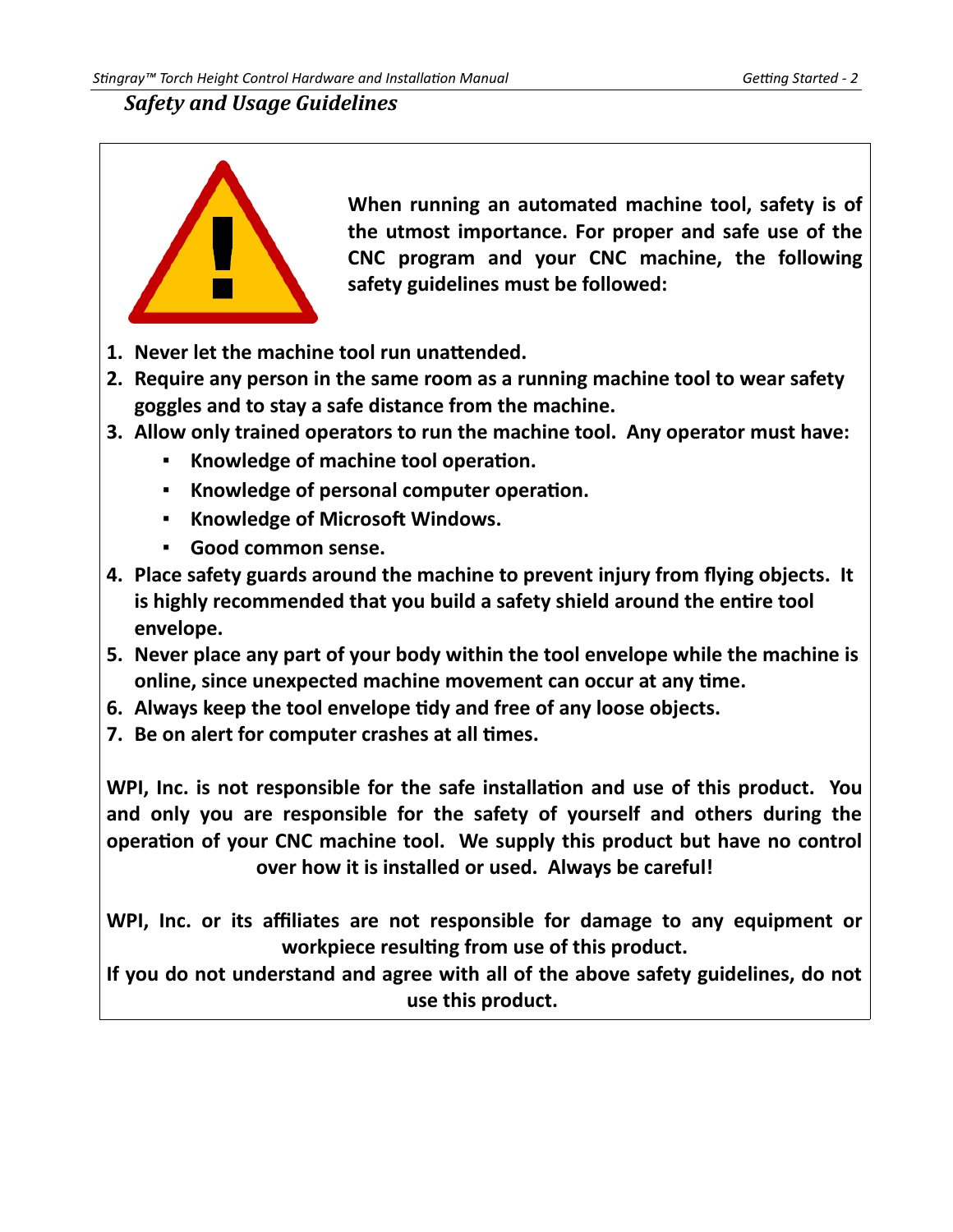# <span id="page-5-5"></span>**Principles of Operation**

The Stingray™ integrated Torch Height Control (THC) system is designed to provide the highest quality plasma cut. It achieves this by controlling the pierce and cut heights based on feedback from the plasma power supply itself. The major advantage of using an integrated system is that it also intelligently suspends height control when it wouldn't be beneficial.

# <span id="page-5-4"></span>*Height Control*



#### <span id="page-5-3"></span>**Arc Voltage**

THC dynamically adjusts cut height based on the torch's reported arc voltage as well as a Set Point voltage in the software. This is possible because there is a direct relationship between the length of the arc and the arc voltage—a longer arc causes a higher voltage.

#### <span id="page-5-2"></span>**Set Point**

The Set Point is the target voltage to produce an arc of the correct length. This Set Point can be pulled from the manufacturer's cut chart data, which is integrated for supported plasma systems. Alternatively, the Set Point can be determined measured using the Sampling tool. This is useful for installations that vary significantly from the torch manufacturer's test environment.

# <span id="page-5-1"></span>*Ohmic Sensing*

The system can find the plate to achieve a consistent Pierce Height above the plate. This is done by monitoring continuity between the shield of the torch and the material. When contact is made, Input 19 will become open.

#### <span id="page-5-0"></span>**Ohmic Sense Sensitivity**

By default, the isolation box is set to maximum sensitivity. This can be decreased by installing a jumper in the Isolation Box on JP501. Jumping pins 1&2 yields medium sensitivity while pins 2&3 set the system to minimum sensitivity. Pin 1 is denoted by the arrow printed on the card.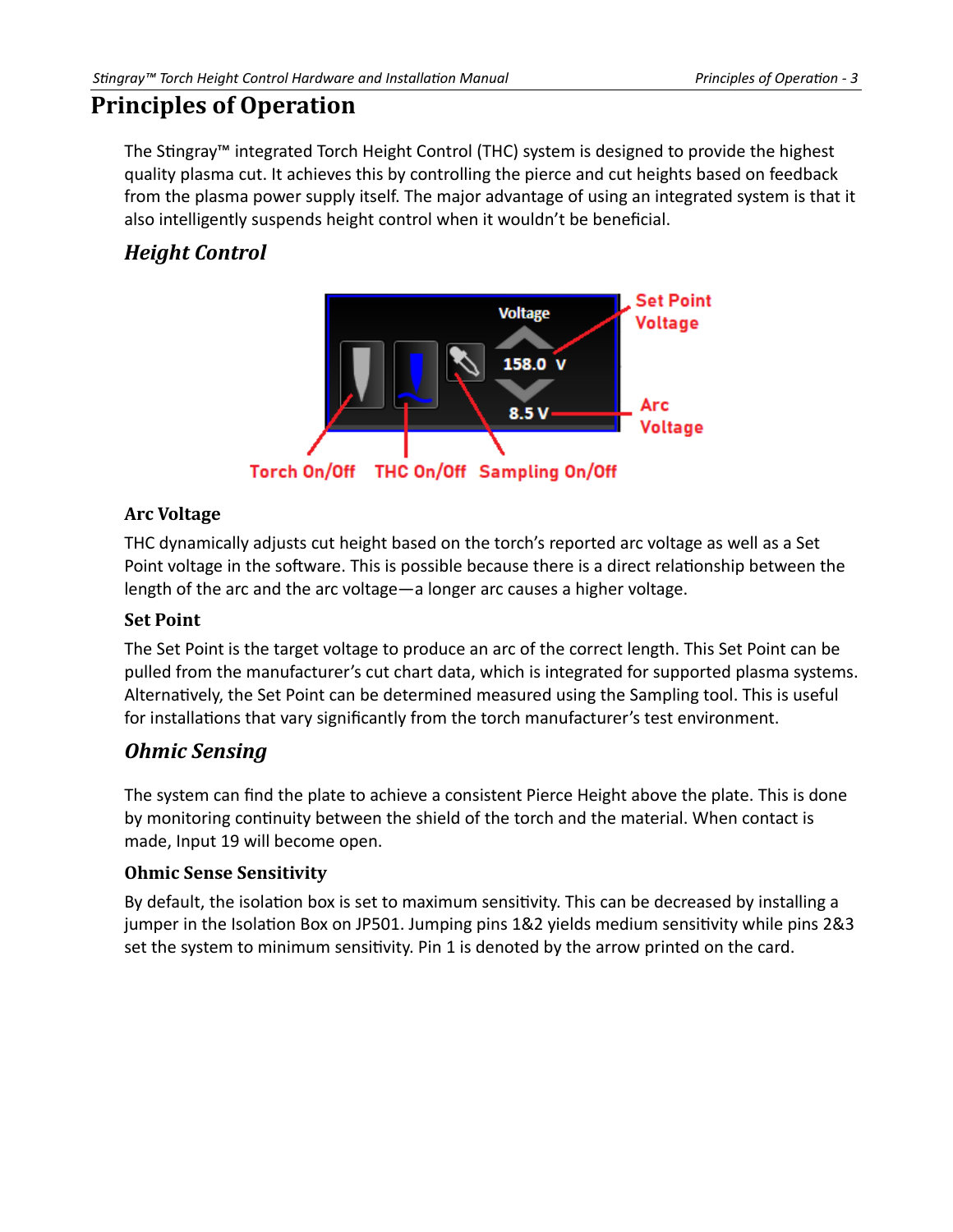#### <span id="page-6-6"></span>**Ohmic Disconnect**

When using a high-powered torch, it's necessary to provide extra separation between the shield and input circuitry to prevent damage to the controller. With this equipment, the Ohmic Disconnect relay must receive power from the Isolation Box in order to correctly sense. This power is removed any time the torch is commanded to fire, thus isolating the torch shield from the circuit. The indicator LED on the Ohmic Disconnect relay will be lit when sensing is possible and turn off when the torch is commanded to fire.

# <span id="page-6-5"></span>*I/O*

#### <span id="page-6-4"></span>**Start Signal**

To fire the torch, the controller provides a closed contact driven by Output 1. The torch can be fired manually from the CNC module and will automatically fire as needed while running a G-Code program.

#### <span id="page-6-3"></span>**Arc Transfer**

This signal from the plasma power supply indicates that the torch has fired and that the plasma arc has 'caught' on the material. This is used to verify that the torch has pierces and a cutting arc is active before continuing with the cut.

## <span id="page-6-2"></span>*Lockout Conditions*

Certain cut conditions can cause THC to stop adjusting height. These are primarily used to prevent the torch from diving towards the material.

#### <span id="page-6-1"></span>**Feedrate Lockout**

This type of lockout activates when the cut speed drops below the commanded speed, such as when cutting a radius or corner. By default, this occurs at 94% of the commanded feedrate. Height control reengages when the system once again reaches full speed.

#### <span id="page-6-0"></span>**Kerf Crossing Detection**

The other lockout type occurs when arc voltage spikes. This usually indicates that the torch is crossing a previous cut path or that it's leading out over a cutout that's dropped away. However, this can falsely lock the height if the metal is very warped.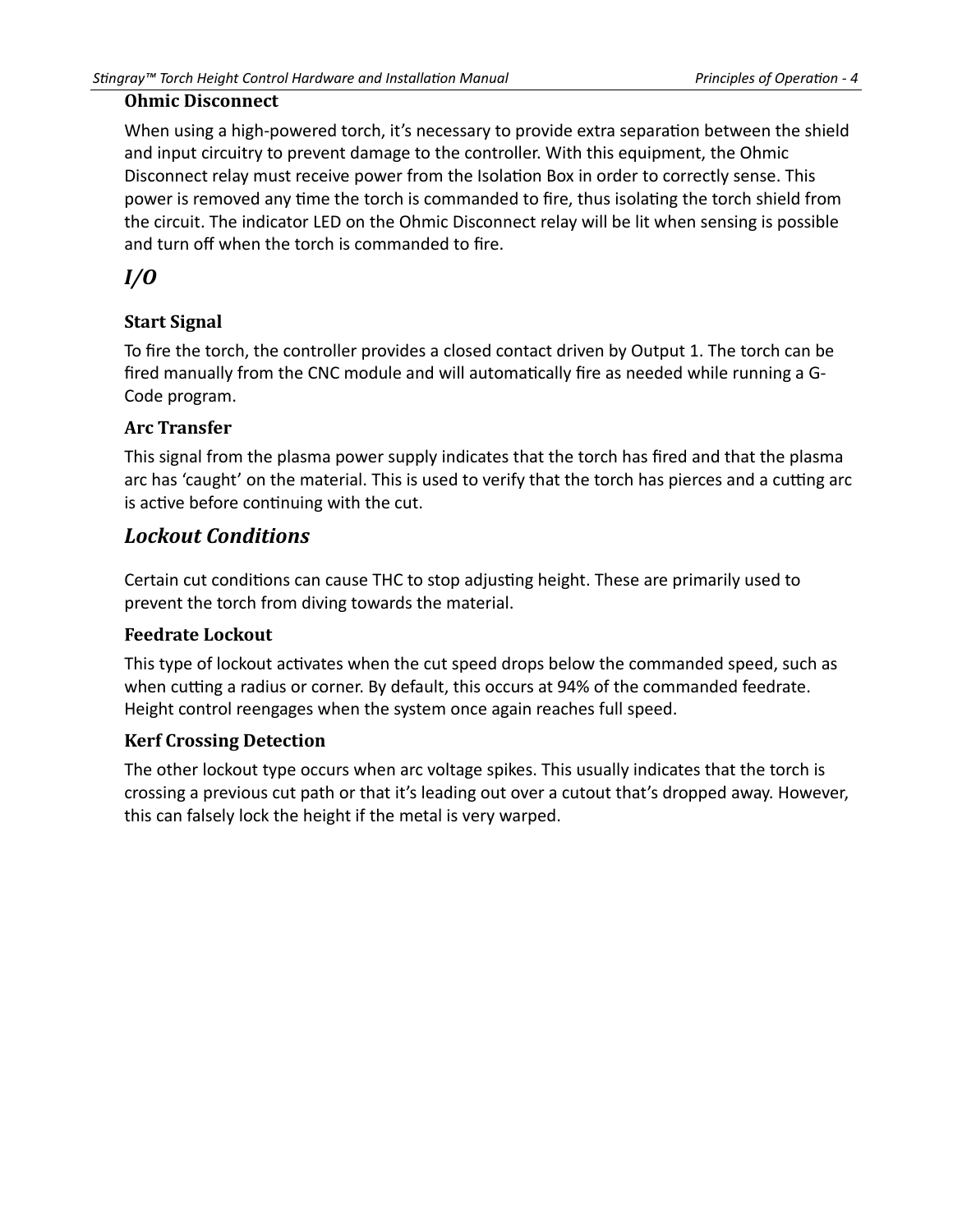# <span id="page-7-2"></span>**THC Hardware**

# <span id="page-7-1"></span>*THC Kit Parts*

Before getting started, ensure that your THC kit contains all of the correct components for your installation.

#### <span id="page-7-0"></span>**Standard THC Kit**

- 1. Torch to isolation box cable
- 2. Isolation box to controller cable (35')
- 3. Blue ohmic clip cable (35')
- 4. White/blue ohmic return clamp
- 5. White/blue ohmic return cable (35')
- 6. Grounding ring terminal
- 7. THC isolation box

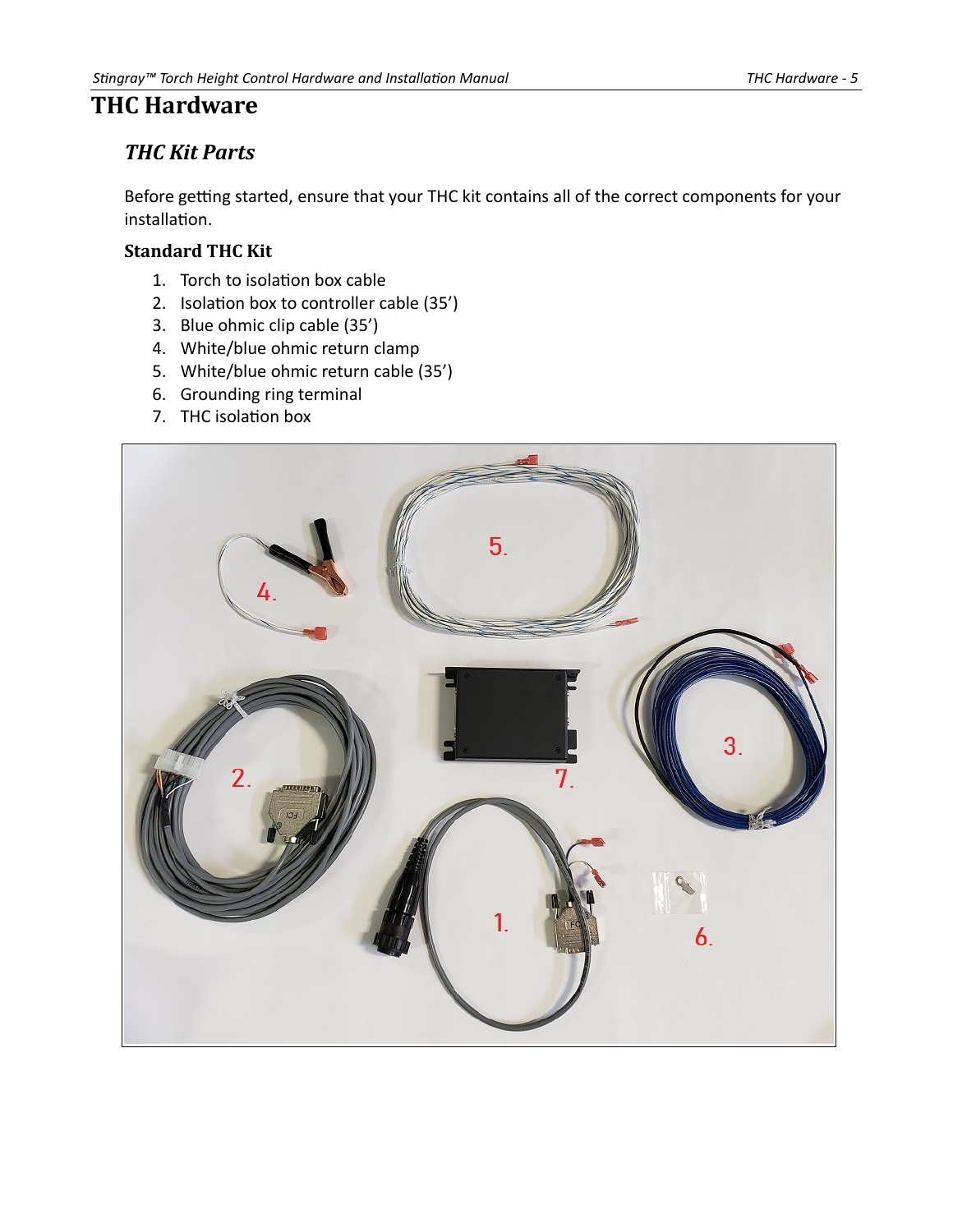#### <span id="page-8-0"></span>**THC with Ohmic Disconnect**

- 1. Torch to isolation box cable (25' or 50')
- 2. Isolation box to controller cable (w/ external relay) (25' or 50')
- 3. White/blue ohmic return clamp
- 4. White/blue ohmic return cable (35')
- 5. Grounding ring terminals
- 6. THC isolation box
- 7. Ohmic disconnect relay

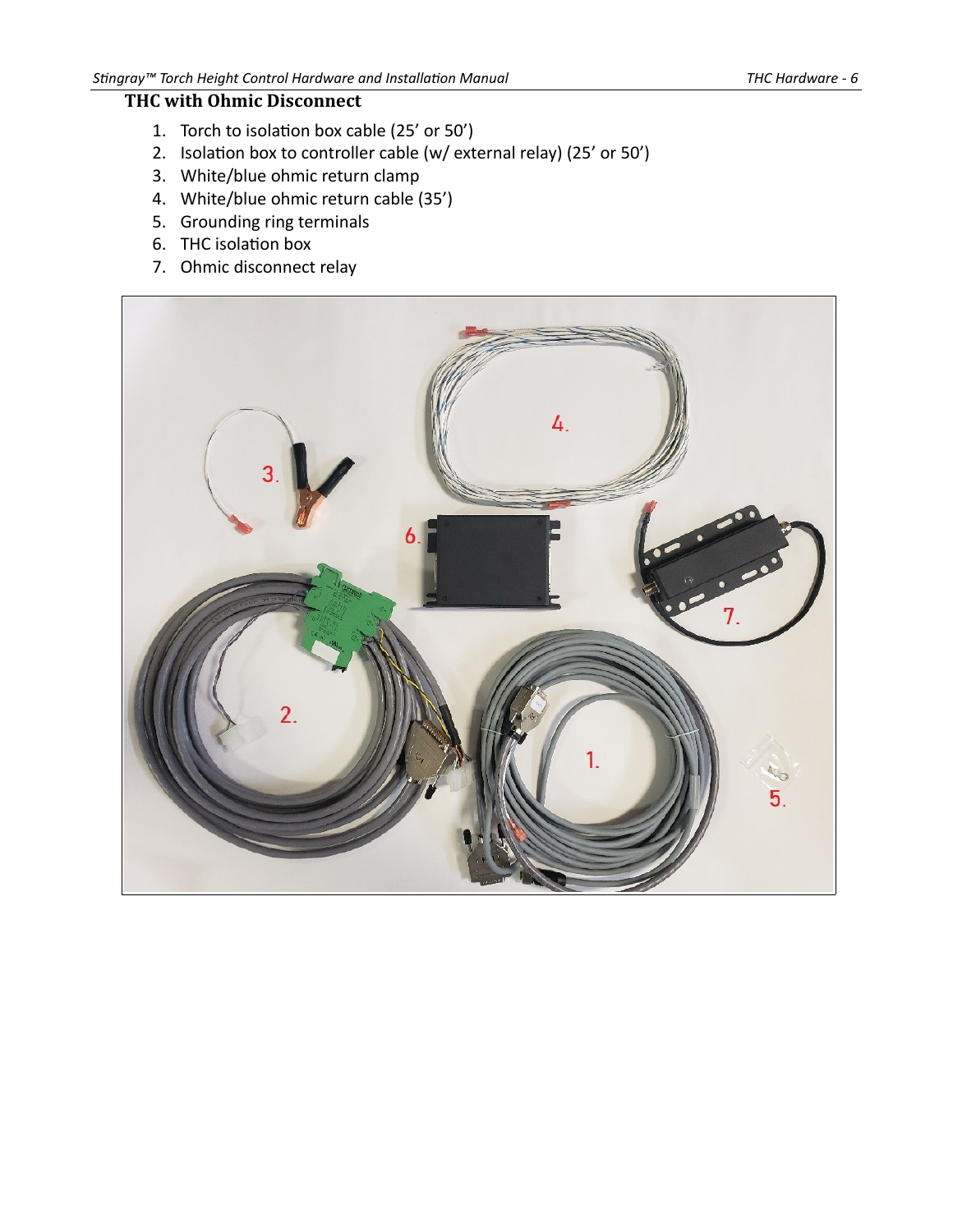# <span id="page-9-0"></span>*Comprehensive THC Pinouts*

|                   | Mini I/O,<br>Mini Fit 18pin | <b>Start Relay</b>    |               | <b>Iso Box DB-25   Iso Box DB-15  </b> | 14-pin CPC                              | <b>Voltage</b><br>Divider DB-15 | <b>HPR DB-37</b> | <b>VDC3</b> ; J2 | 4-pin Ohmic<br>D/C |
|-------------------|-----------------------------|-----------------------|---------------|----------------------------------------|-----------------------------------------|---------------------------------|------------------|------------------|--------------------|
| Present on:       | All                         | Hi-def/HPR            | All           | All                                    | PowerMax                                | Hi-def                          | HPR              | HPR              | Hi-def/HPR         |
| Start $(+)$       | 15                          | 14                    | 10 (PowerMax) | 5                                      | 3                                       | $\overline{2}$                  | 34               |                  |                    |
| Start $(-)$       | 6                           | 11/13                 | 23 (PowerMax) | 13                                     | 4                                       | 10                              | 15               |                  |                    |
| <b>Ohmic</b>      | 10                          |                       | 1             | 7                                      | <b>Blue lead</b>                        |                                 |                  |                  | 3                  |
| Arc Xfer          | 12                          |                       | 2             | 6                                      | 12                                      | 4                               | 23               |                  |                    |
| V Arc             | 18                          |                       | 3             |                                        | 6                                       | 8                               | $[35$ (legacy)]  | 6                |                    |
| $+5VDC$           | 13                          |                       | 6             |                                        |                                         |                                 |                  |                  |                    |
| Output 1          |                             | $A1+$<br>(CNC output) |               |                                        |                                         |                                 |                  |                  |                    |
| <b>GND</b>        | 4                           | $A2-$<br>(CNC output) | 19            | 2 (V Arc), 14<br>$(X$ fer), 15 $(Q)$   | 5 (VArc), 14 (Xfer),<br>white/blue lead | 15                              | 4, [16 (legacy)] | 7                |                    |
| Shield            | 9                           |                       |               |                                        | 13                                      | Shell                           |                  |                  |                    |
| Ohmic $D/C$ $(+)$ |                             |                       |               | 12 (Ohmic $D/C$ )                      |                                         |                                 |                  |                  | $\overline{2}$     |
| Ohmic $D/C$ (-)   |                             |                       |               | $4$ (Ohmic D/C)                        |                                         |                                 |                  |                  | 1                  |



| <de=pin 1<="" th=""></de=pin>                                            |
|--------------------------------------------------------------------------|
| 0 <sub>0</sub><br>$\circ$<br>$\Omega$<br>$\overline{\Omega}$<br>ດ ລ<br>o |
| O<br>n                                                                   |
| $-P$ in ##<br>$Pin ## - 4$                                               |
| $DB - ##$                                                                |





**MALE NUMBERING IN BLUE FEMALE NUMBERING IN RED** Revised Jan 15<sup>+</sup>, 2020

**FLASHCUT CNC** CONTROL MADE SIMPLE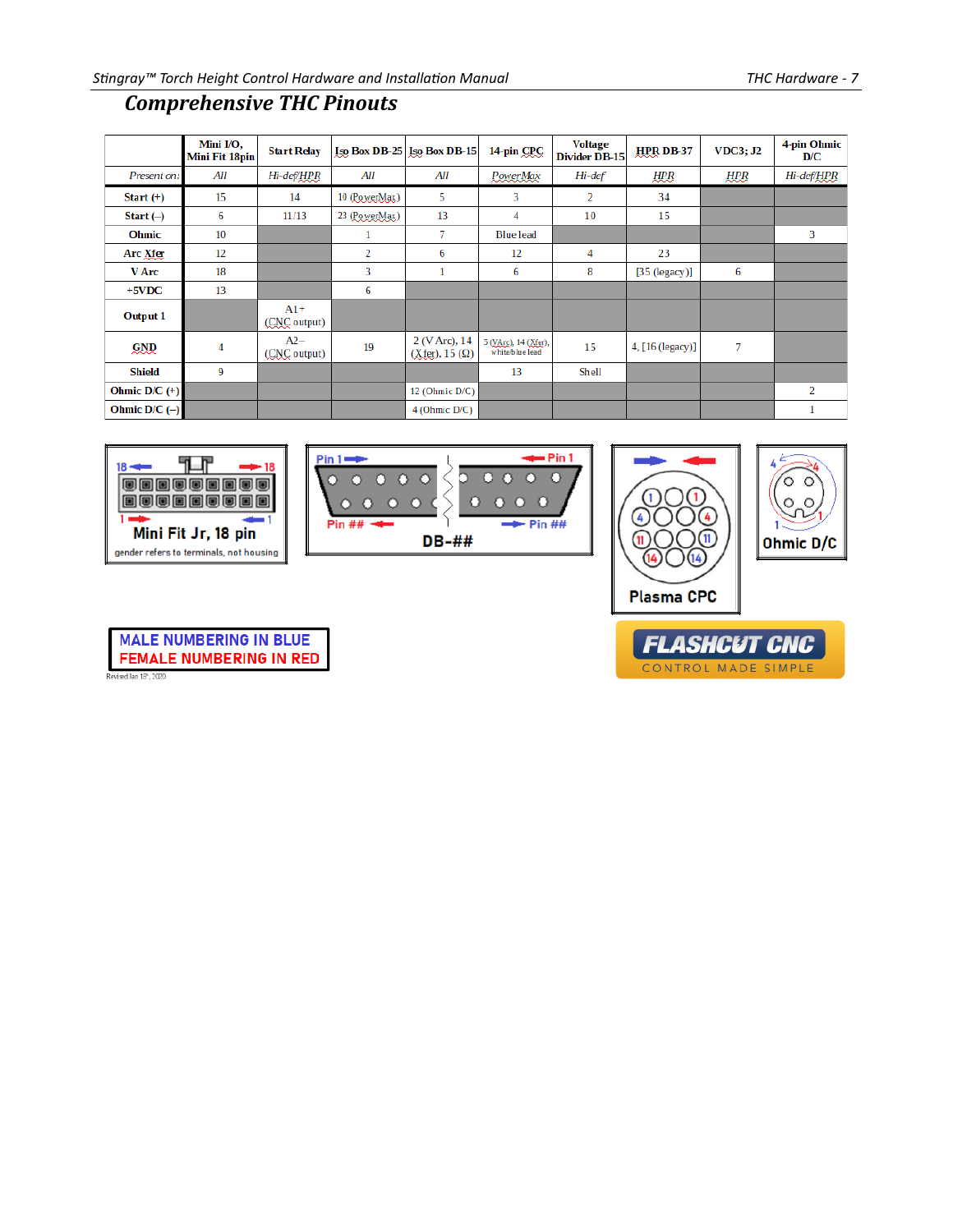#### <span id="page-10-2"></span>*Installation*

Please read through instructions carefully prior to installing the kit.

IMPORTANT: Some models of torches do not have a built in voltage divider. A voltage divider will be required to get the system working properly. Contact the torch manufacturer for more information regarding voltage dividers.

#### <span id="page-10-1"></span>**Mount the THC Hardware**

The THC Isolation box can be mounted to the torch or to the machine by fastening it down from one of the bolt patterns.



If the system requires an ohmic disconnect, mount the Ohmic Disconnect relay around the torch body using the provided U-bolts and hardware.

#### <span id="page-10-0"></span>**Connect to the Plasma**

Plug in and screw down the DB-15 connector of the Torch To Isolation Box cable to the THC box. Then, plug in and screw down the other end of the cable. This is a 14-pin circular CPC connector for standard systems and a D-Sub connector for systems that require an ohmic disconnect.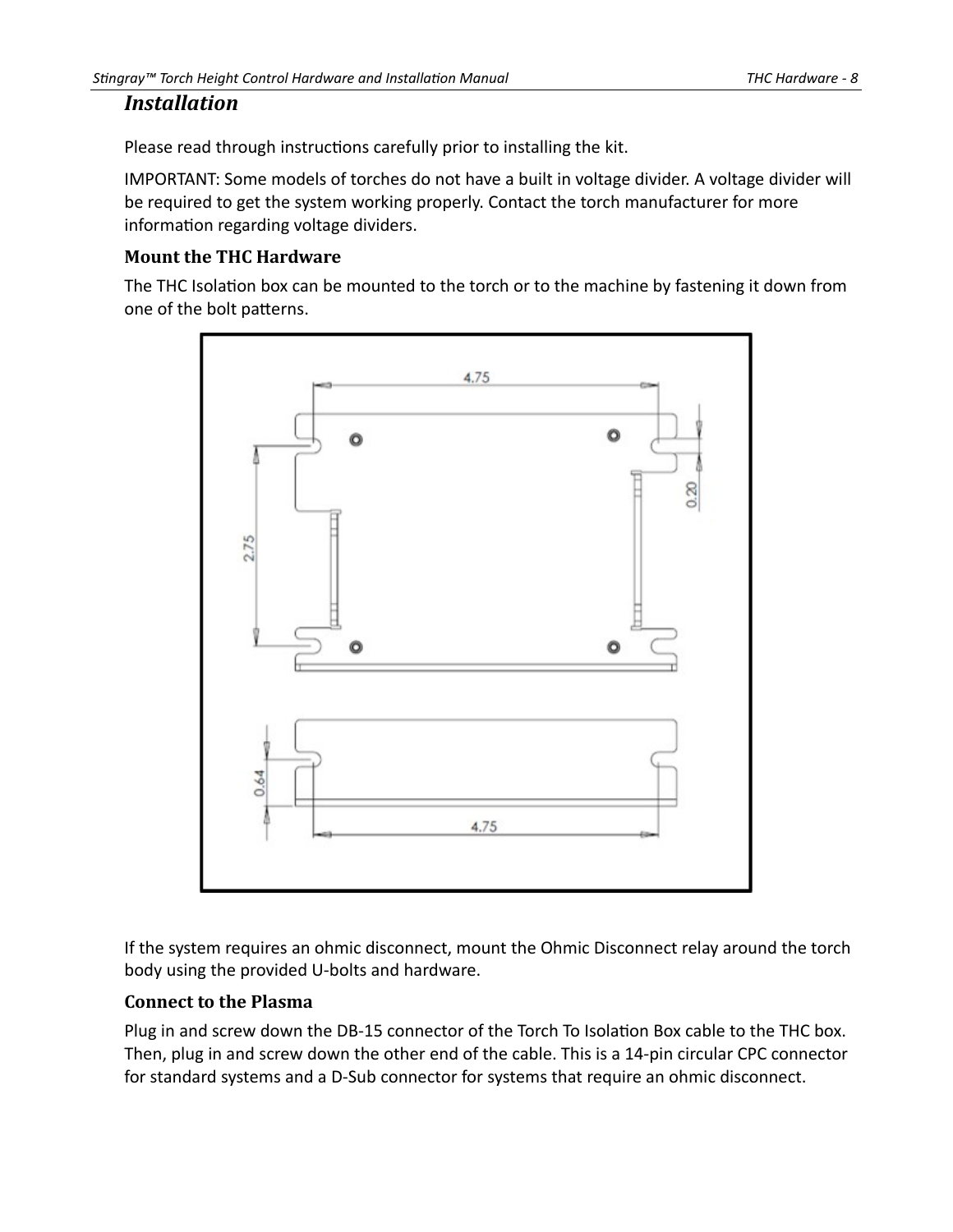#### <span id="page-11-2"></span>**Connect the Ohmic Sense**

In a standard system, plug in the male quick connect on the blue ohmic sensing cable to the female quick connect on the blue wire from the DB-15 connector. If the system uses an ohmic disconnect, instead plug in and screw down the M12 connector to the top of the Ohmic Disconnect relay. Plug in the female quick connect to the ohmic clip on the torch.

Plug in the male quick connect of the white striped ohmic return cable into the female quick connect on the white/striped wire from the DB 15 connector. Plug in the female quick connect into the male quick connect on the table ohmic return clamp or the grounding ring terminal. If using the ohmic return clamp, make sure it is clamped to the material securely, where it is out of the way of moving parts and successfully acts as the return line for the ohmic sensor. If using the grounding ring terminal, make sure that it's securely affixed to the table's star ground.

#### <span id="page-11-1"></span>**Connect to the Controller**

Install the Isolation Box to Controller cable. A Mini I/O Expansion Board must be installed in your controller to use THC. The 18-pin rectangular Minifit Jr connector plugs into the Mini I/O Expansion Board—labeled "Expansion Slot" on the back of the controller—and the DB-25 fastens to the THC box. If your system requires an ohmic disconnect, mount the green Start Signal relay near the controller and plug the 10-pin Minifit Jr connector into the Output port of the controller.

#### <span id="page-11-0"></span>**Preparing Plasma Table for Use**

1) Verify that you meet all electrical power requirements, defined by the plasma system.

2) Verify that the air compressor is set up correctly.

- Is it powerful enough for your needs?
- Do you need an air filter or air dryer?
- Does it keep pressure at the recommended range? If not, you may need an additional regulator.

3) Verify that everything is hooked up correctly to the power supply and to the torch.

4) Verify that the power supply settings are correct, which are material dependent. On many torches you can change the amperage, air pressure, and type of cut.

5) It is recommended that an initial test piece is cut when the torch is initially set up to verify that the torch is working properly with our software. The test cut consists of cutting a short line downhill along an incline to verify that the THC is working.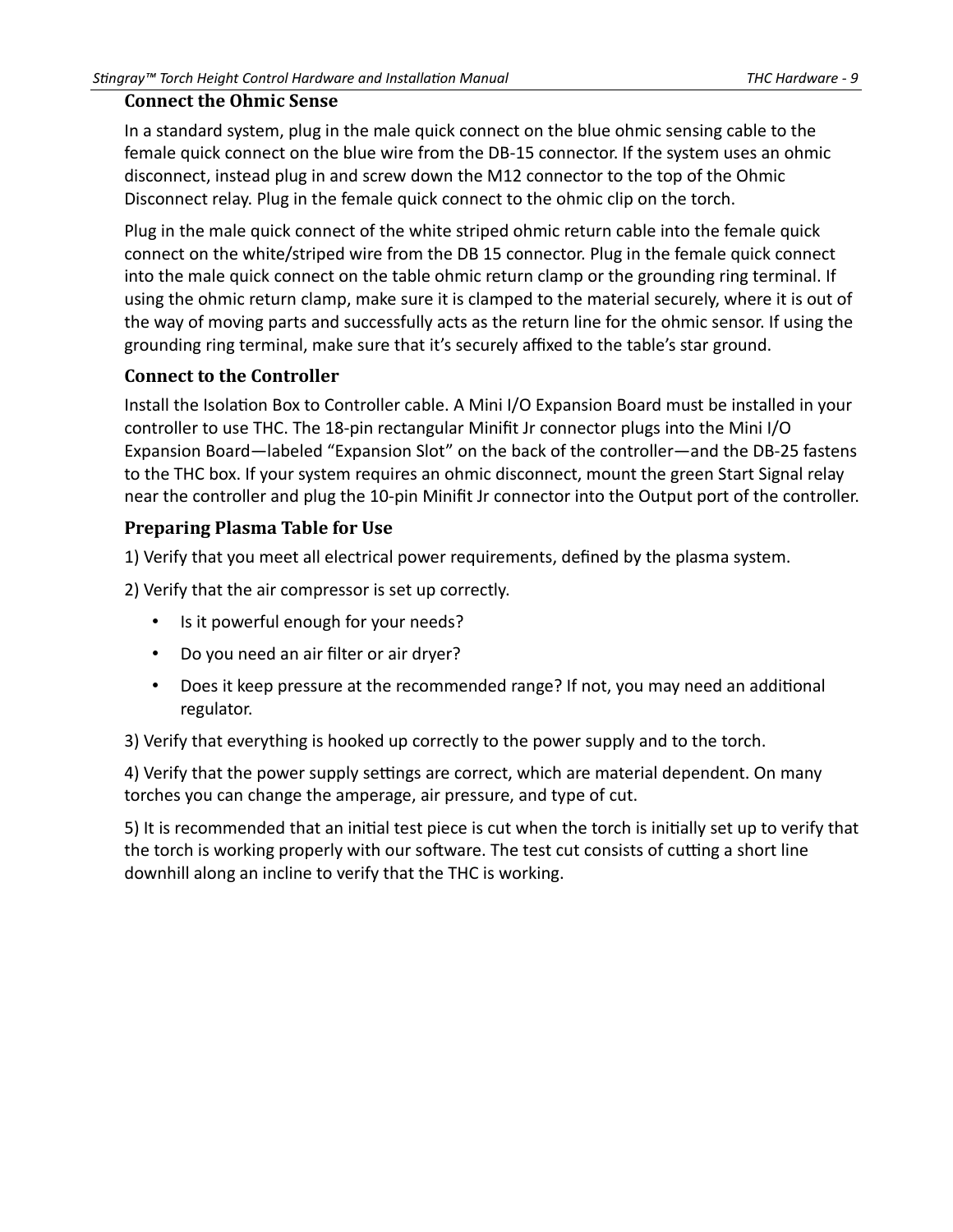# <span id="page-12-5"></span>**Software Configuration**

## <span id="page-12-4"></span>*Standard THC Setup*

#### <span id="page-12-3"></span>**Enable THC**

Open the "Machine….Fabrication Heads" section of the configuration. Click on the fabrication head to edit its settings. Then, scroll down to the Torch Height Control subsection. Check the 'Use Torch Height Control' box and use the default parameters, as shown below:

| <b>Torch Height Control</b> |                             |              |       |
|-----------------------------|-----------------------------|--------------|-------|
|                             | Use Torch Height Control: V |              |       |
|                             | Arc Voltage Divisor:        | 50           |       |
|                             | Lock Out Factor:            | 94           | 96    |
|                             | Lock Out Hysteresis:        | 5            | %     |
|                             | Set Point Offset:           |              | volts |
|                             | Sensitivity:                | less<br>more |       |
|                             | Dead Band Voltage:          | 0.51         | volts |
|                             |                             |              |       |

#### <span id="page-12-2"></span>**M-Code Assignment**

Find the 'Torch Control' subsection and enter the default On/Off M-Codes. (Torch On M50; Torch Off M51). Find the 'Cutting' subsection and enter the default cutting macros into the 'Automatic M-Codes' fields. (Start of Cut M80, End of Cut M81).

#### <span id="page-12-1"></span>**Sensing**

In the 'General Sensing' subsection, make sure 'Direction' is negative, feedrate is a reasonable speed, and assign the ohmic sensing input line (19) under 'Monitor Input Line'.

#### <span id="page-12-0"></span>**Configure Inputs**

Navigate to "I/O….Inputs" in the configuration. Setup input lines 19 and 20 as follows:

| $\vert$ 19        | Ohmic Sensor   Control v   N/A v   N/A v   N/A v   0.001 |                                                                                                         |  |  |                               | N.O. N.C. |
|-------------------|----------------------------------------------------------|---------------------------------------------------------------------------------------------------------|--|--|-------------------------------|-----------|
| 120               | Arc Transfer                                             | Control $\vee$ N/A $\vee$ N/A $\vee$ N/A $\vee$ 0.001                                                   |  |  | $\bullet$ N.O. $\bullet$ N.C. |           |
| $\mathbf{L}_{21}$ |                                                          | Unused $\overline{V}$ N/A $\overline{V}$ N/A $\overline{V}$ N/A $\overline{V}$ N/A $\overline{V}$ 0.001 |  |  | $M \cap R$ $M \cap R$         |           |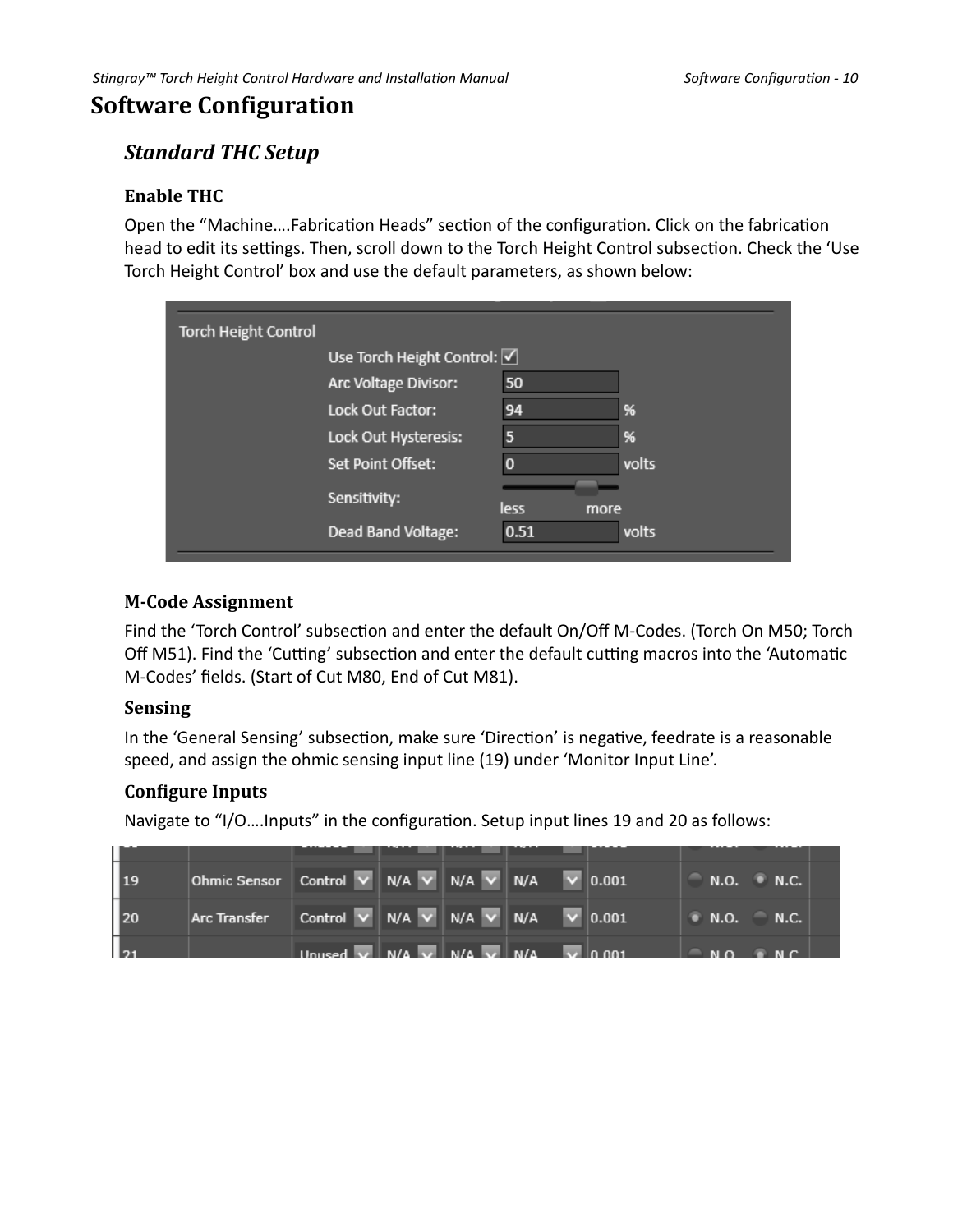#### <span id="page-13-2"></span>**Macro M-Codes**

Navigate to the "Programming….M-Code Definitions" page. Scroll to the 'Macro M-Codes' section. Ensure there is a macro for both ATHC start and stop. By default, these are M80 and M81, respectively.

|                         | Macro M-Codes      |                            |                                                |  |  |
|-------------------------|--------------------|----------------------------|------------------------------------------------|--|--|
| M-Code                  | <b>Description</b> | <b>Macro</b>               | <b>Execute</b><br><b>Before</b><br><b>Move</b> |  |  |
| 80                      | Start ATHC         | Edit<br>(Start ATHC Macro) | ٠                                              |  |  |
| 81                      | Stop ATHC          | Edit<br>(Stop ATHC Macro)  | ٠                                              |  |  |
| <b>Add M-Code</b><br>de |                    |                            |                                                |  |  |
|                         |                    |                            |                                                |  |  |

If you lack one or both of these, click the Add M-Code button to add a line for the macro. Enter the M-Code and name of the macro. Then, click the 'Edit' button and enter these default macros:

#### <span id="page-13-1"></span>**Start ATHC Macro (M80)**

(Start ATHC Macro)

G605 (Move to Initial Height)

M50 (Torch On)

M101 I20 "Failed to detect arc transfer to material." (Wait for Arc Transfer Signal)

G04 X#PierceDelay (Pierce Delay)

G601 (Begin Plasma Cutting)

(M102 I20 S0 (Feed Hold When Loss of Arc)

#### <span id="page-13-0"></span>**Stop ATHC Macro (M81)**

(Stop ATHC Macro)

G600 (End Plasma Cutting)

(M103 I20 (Disable Feed Hold When Loss of Arc)

M51 (Torch Off)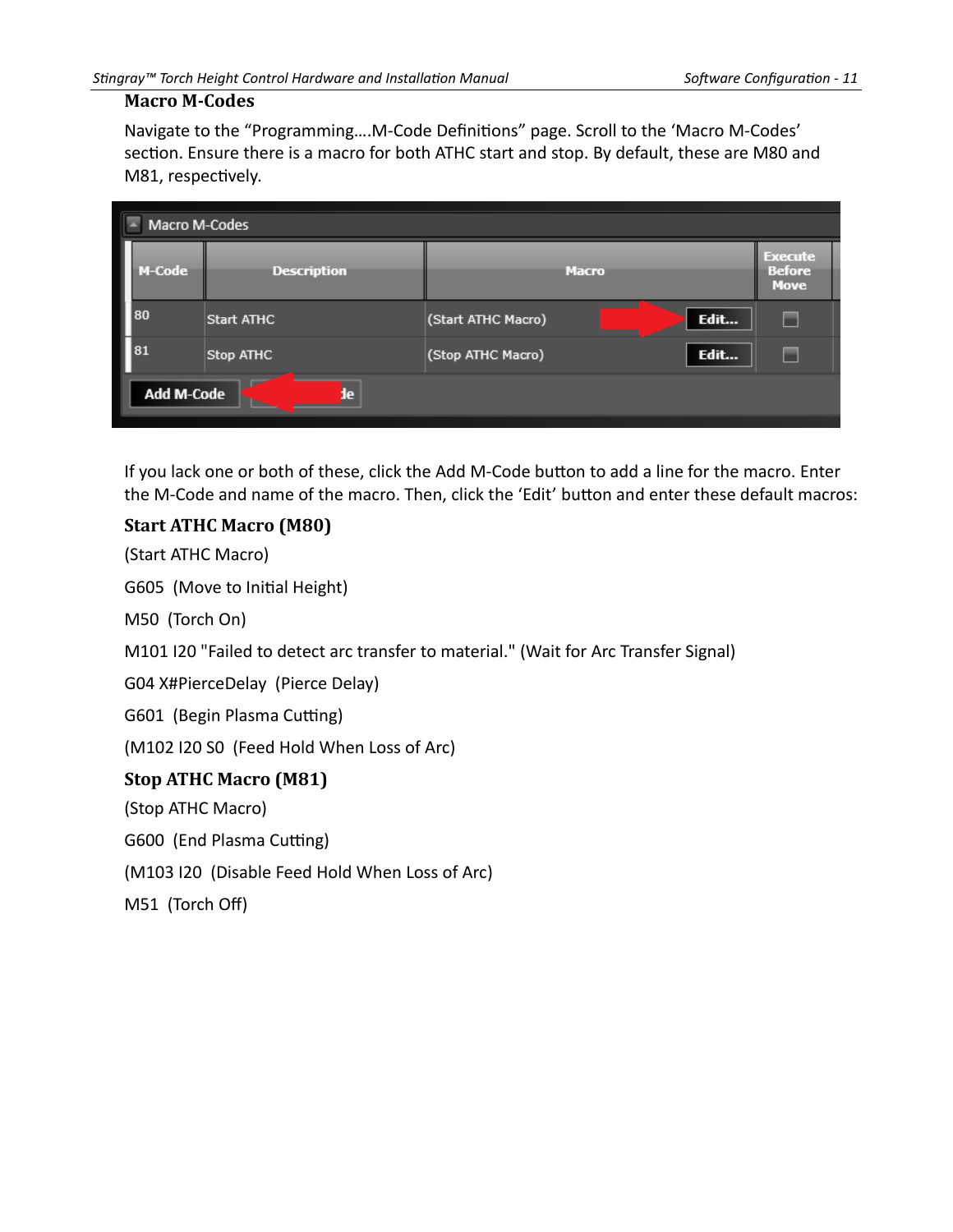## <span id="page-14-2"></span>*Pro-Only THC Features*

#### <span id="page-14-1"></span>**Lead-in on Resume**

This option is found in the 'Cutting' subsection and aids in mid-program recovery. When this option is enabled, the system will begin cutting at its current position before returning to where it was feedheld. Using this, an operator can jog off the toolpath after a feedhold and create a new lead-in from the current position.

| Cutting |                                                                 |
|---------|-----------------------------------------------------------------|
|         | <b>Automatic M-Codes</b>                                        |
|         | Start of Cut: M                                                 |
|         | End of Cut: M                                                   |
|         | Cut leadin when returning to toolpatl: $\vert \checkmark \vert$ |
|         |                                                                 |

#### <span id="page-14-0"></span>**Smart Touch Off**

This feature suite allows for advanced touch off behavior. Enable each feature by checking its box.

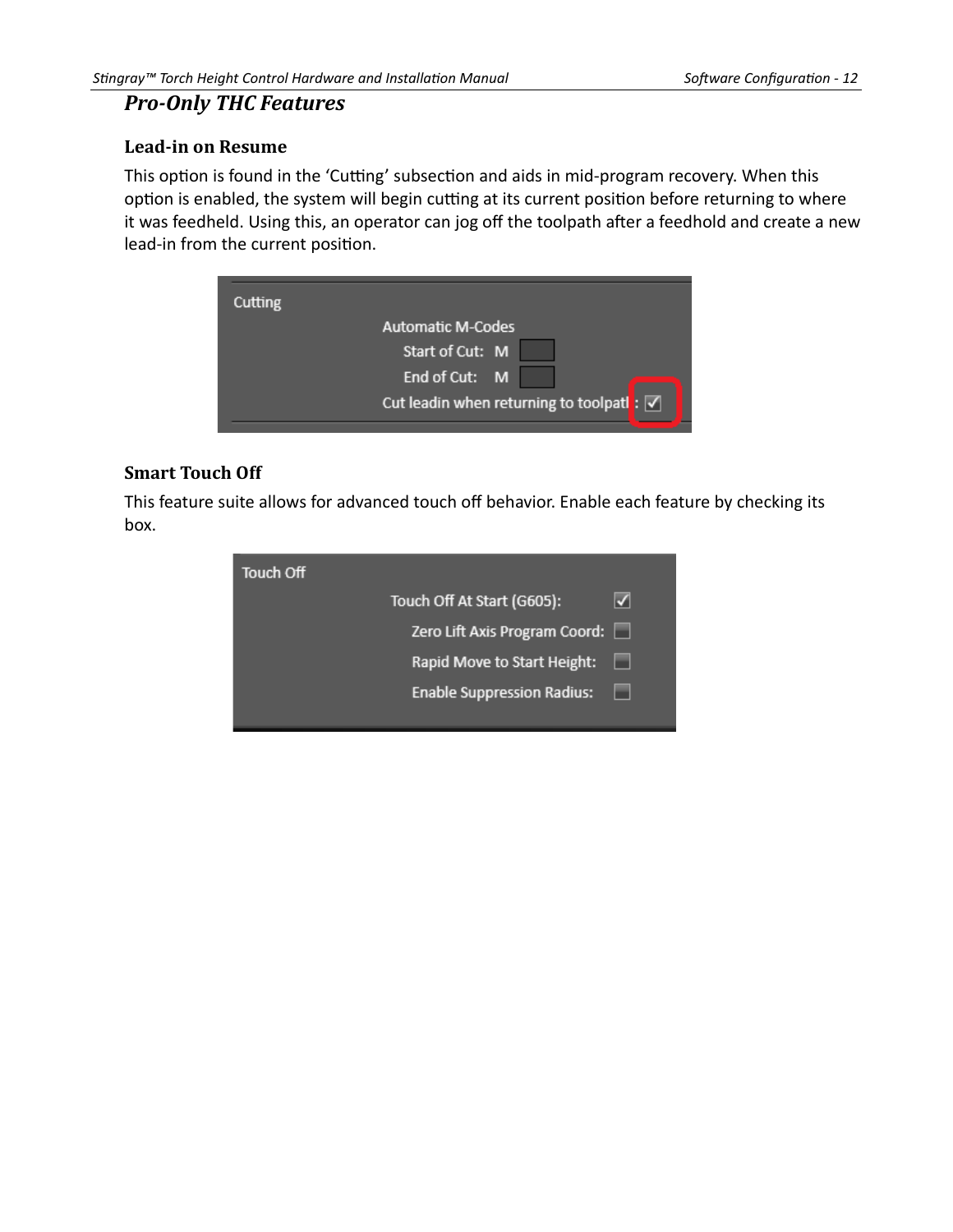# <span id="page-15-6"></span>**THC Troubleshooting**

# <span id="page-15-5"></span>*The torch moves up and down rapidly like a sewing machine*

#### <span id="page-15-4"></span>**Software Settings**

- "Configuration….Machine….Fabrication Heads"—Click the torch in the chart to drop down more settings. In the Torch Height Control section, decrease the Sensitivity. This will increase the Dead Band Voltage. The default value is 0.51V.
- "Configuration….Machine….Axes"—In the Feedrates and Ramping section, increase the Start/Stop Feedrate of the torch's axis (usually Z). This is only beneficial up to 40 ipm or the axis's stall speed.

#### <span id="page-15-3"></span>**Air Quality**

• If the previously mentioned settings are at maximum and the problem persists, perform checks on the air compressor and filters/dryers.

## <span id="page-15-2"></span>*The torch raises away from the material during a cut*

#### <span id="page-15-1"></span>**Software Settings**

- In CAM—make sure that the parameters in both the Project Settings and Plasma Settings are correct for the material being cut and the consumables installed.
- On the CNC screen, in the torch parameters panel (left hand side)—make sure that Kerf Crossing Detection is unchecked.

#### <span id="page-15-0"></span>**Arc Voltage Signal**

• Verify that there is an idle voltage of approximately 4 to 8V measured in the software. When cutting, make sure that this increases to a reasonable value, based on the torch and material.



• If either of the above is false, perform arc voltage checks on the components and cabling from the Plasma Power Supply to the Controller.

#### <span id="page-15-7"></span>**Grounding**

• If the controller is receiving a reasonable arc voltage, make sure there is proper grounding from the material to the plasma power supply.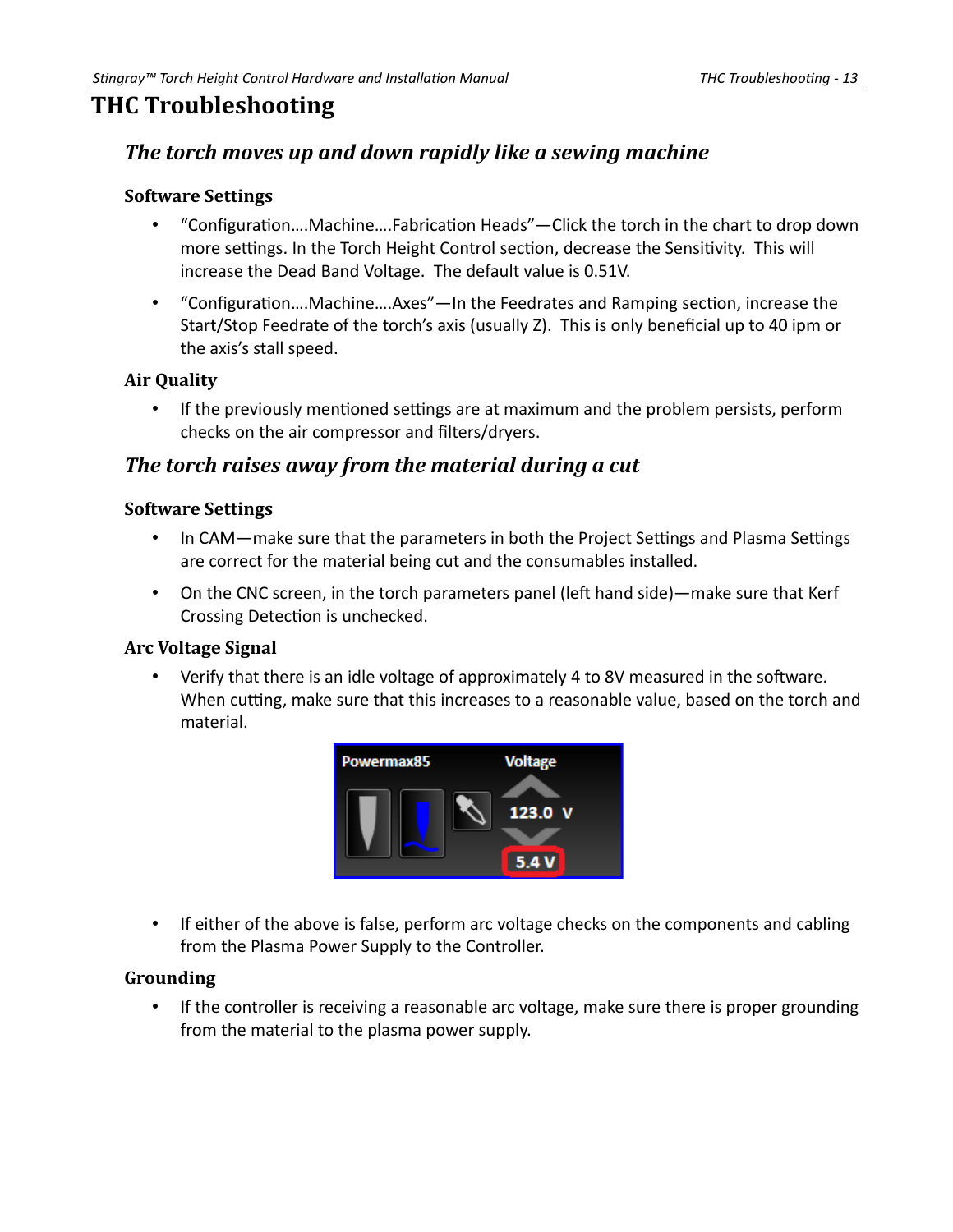## <span id="page-16-11"></span>*The torch dives into or drags on the material during a cut*

#### <span id="page-16-10"></span>**Software Settings**

- In CAM—make sure that the parameters in both the Project Settings and Plasma Settings are correct for the material being cut and the consumables installed.
- On the CNC screen, in the torch parameters panel (left hand side)—make sure that Kerf Crossing Detection is checked.

## <span id="page-16-9"></span>*"M100/M101 command has timed out." error message*

#### <span id="page-16-8"></span>**Plasma Start Signal**

• Check the CNC connection at the rear of the plasma power supply for the start signal. If this fails, test remaining connections.

#### <span id="page-16-7"></span>**Plasma Operation**

- Ensure that the torch fired. If not, check for faults and incorrect settings.
- If the torch fired, see if the material was pierced. If it wasn't, verify that the Pierce Height is correct, all consumables and gases are in good shape and that the workpiece lead is intact.

## <span id="page-16-6"></span>*The torch doesn't fire*

#### <span id="page-16-5"></span>**Plasma Start Signal**

• Check the CNC connection at the rear of the plasma power supply for the start signal. If this fails, test remaining connections.

#### <span id="page-16-4"></span>**Plasma Operation**

• Check for faults and incorrect settings.

#### <span id="page-16-3"></span>*The torch tries to push through the material*

#### <span id="page-16-2"></span>**Software Settings**

• "Configuration….Machine….Fabrication Heads"—Click the torch in the chart to drop down more settings. In the 'General Sensing' section, make sure that the correct Input Line is being monitored. This is Input 19 for most systems.

#### <span id="page-16-1"></span>*The torch senses upward*

#### <span id="page-16-0"></span>**Software Settings**

• "Configuration….Machine….Fabrication Heads"—Click the torch in the chart to drop down more settings. In the 'General Sensing' section, make sure that Sensing Direction is Negative. Also make sure that the positive direction of the lift axis is up and the negative is down. This can be checked by jogging the axis.